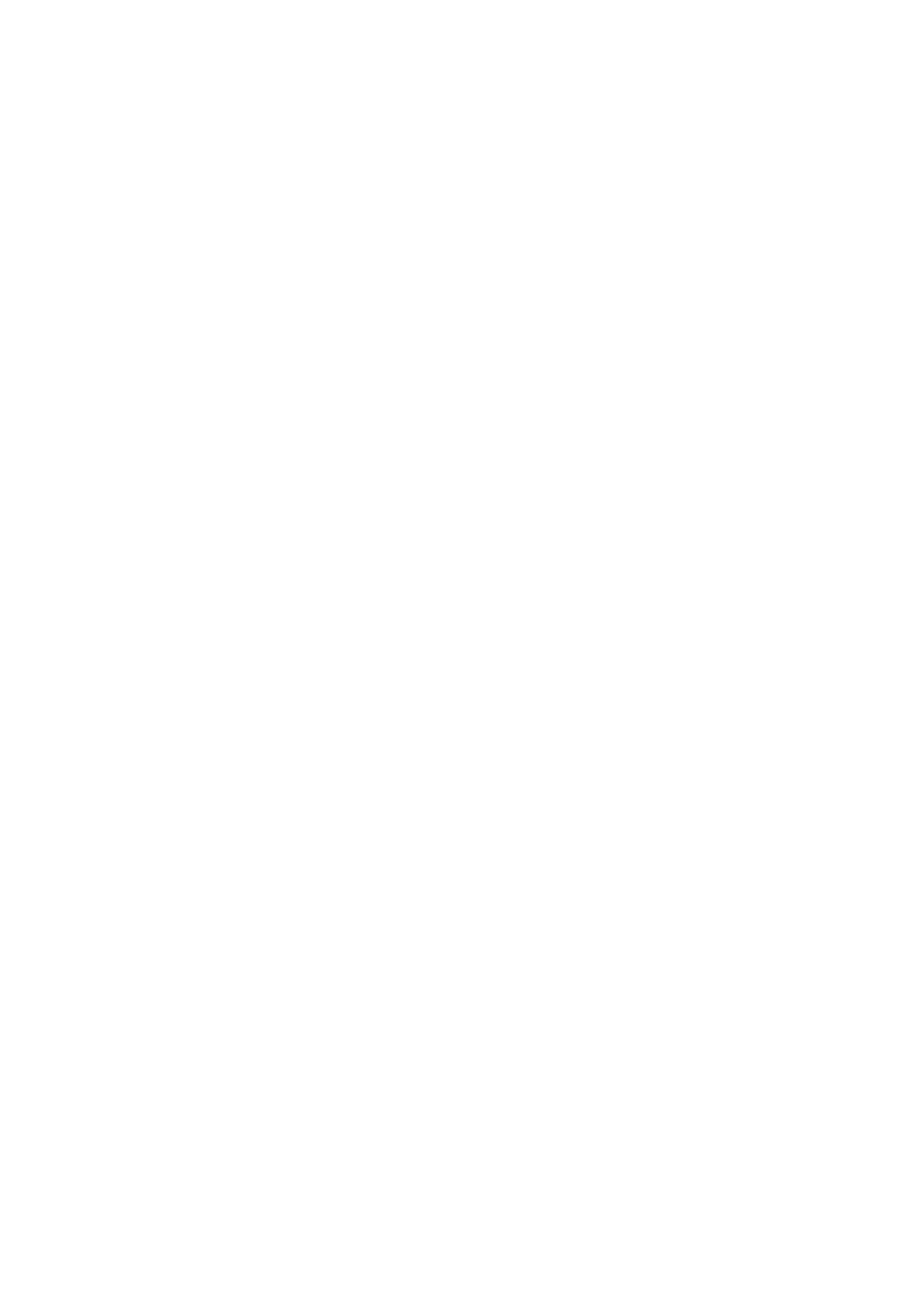*I certify that this public bill, which originated in the Legislative Assembly, has finally passed the Legislative Council and the Legislative Assembly of New South Wales.*

> *Clerk of the Legislative Assembly. Legislative Assembly, Sydney, , 2012*



New South Wales

# **Health Legislation Amendment Bill 2012**

Act No , 2012

An Act to make miscellaneous amendments to various Acts that relate to health and associated matters.

*I have examined this bill and find it to correspond in all respects with the bill as finally passed by both Houses.*

*Assistant Speaker of the Legislative Assembly.*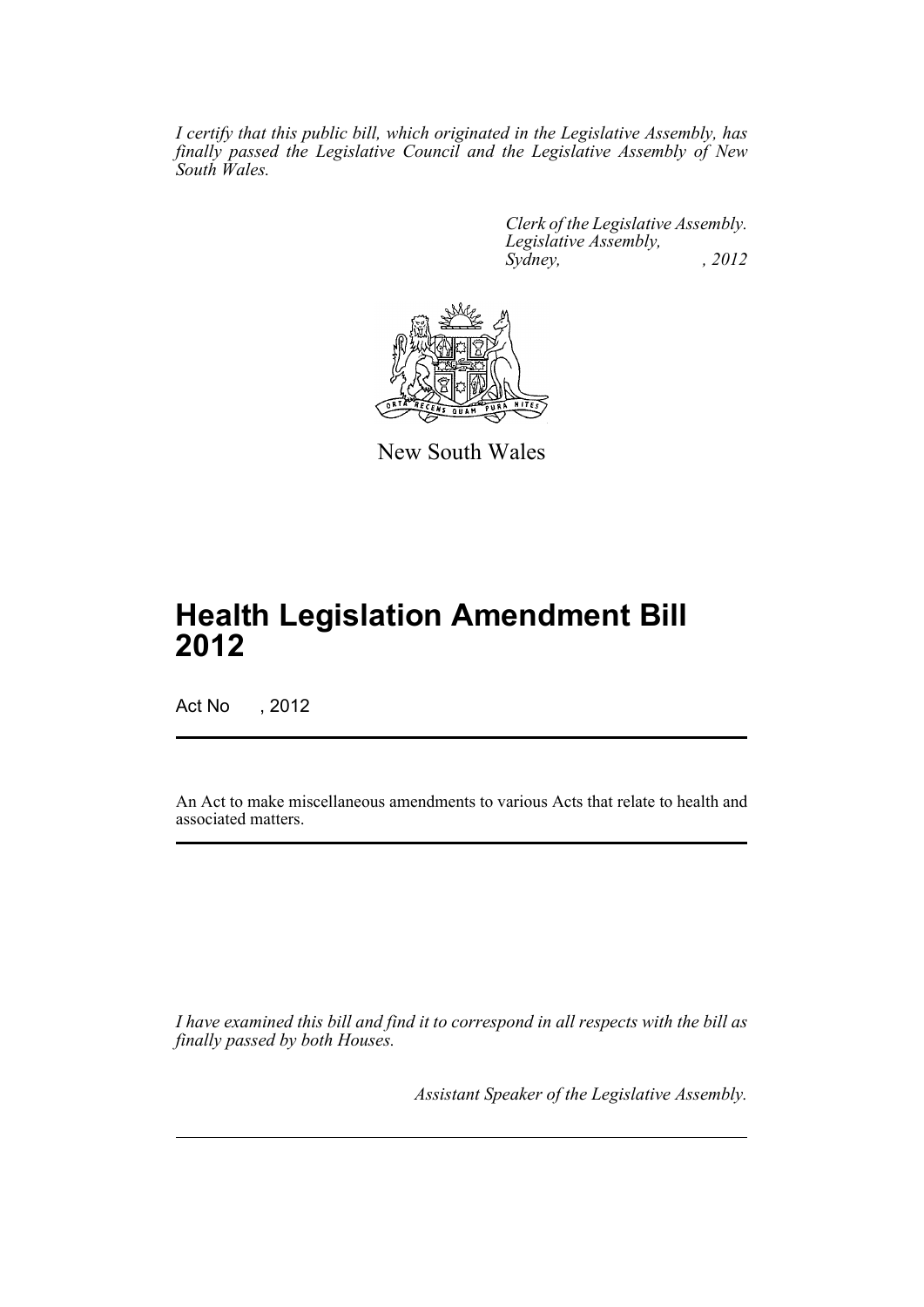# <span id="page-3-0"></span>**The Legislature of New South Wales enacts:**

#### **1 Name of Act**

This Act is the *Health Legislation Amendment Act 2012*.

# <span id="page-3-1"></span>**2 Commencement**

- (1) This Act commences on the date of assent to this Act, except as provided by subsection (2).
- (2) Schedule 1.2 commences on a day to be appointed by proclamation.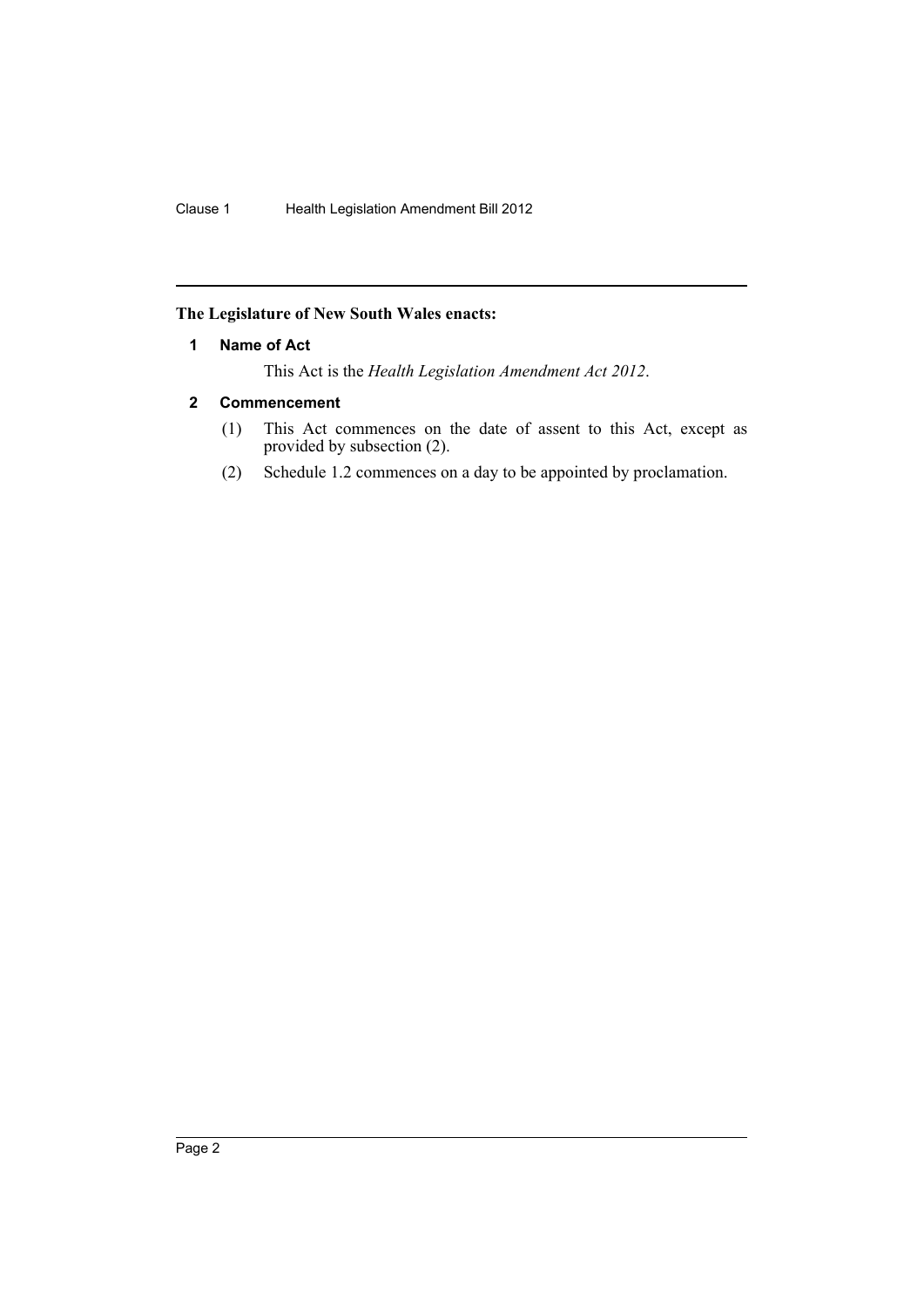Amendments of Acts **Schedule 1** and the set of Acts Schedule 1

# <span id="page-4-0"></span>**Schedule 1 Amendments of Acts**

# **1.1 Health Practitioner Regulation (Adoption of National Law) Act 2009 No 86**

- **[1] Section 6A Adjudication body** Omit section 6A (d).
- **[2] Schedule 1 Modification of Health Practitioner Regulation National Law** Insert before Schedule 1 [1]:
	- **[1A] Section 3A**

Insert after section 3:

#### **3A Objective and guiding principle [NSW]**

In the exercise of functions under a NSW provision, the protection of the health and safety of the public must be the paramount consideration.

**Note.** This section is an additional New South Wales provision.

# **[3] Schedule 1 [3]**

Omit ", Performance Review Panels and Impaired Registrants Panels" from the note.

Insert instead "and Performance Review Panels".

#### **[4] Schedule 1 [5A]**

Insert after Schedule 1 [5]:

## **[5A] Section 5, definitions of "NSW provision" and "NSW regulation"**

Insert in alphabetical order:

*NSW provision* means—

- (a) a provision that forms part of this Law because of a modification made by the *Health Practitioner Regulation (Adoption of National Law) Act 2009*; or
- (b) a NSW regulation.
- **Note.** This definition is an additional New South Wales provision.

*NSW regulation* means a regulation made under section 247A.

**Note.** This definition is an additional New South Wales provision.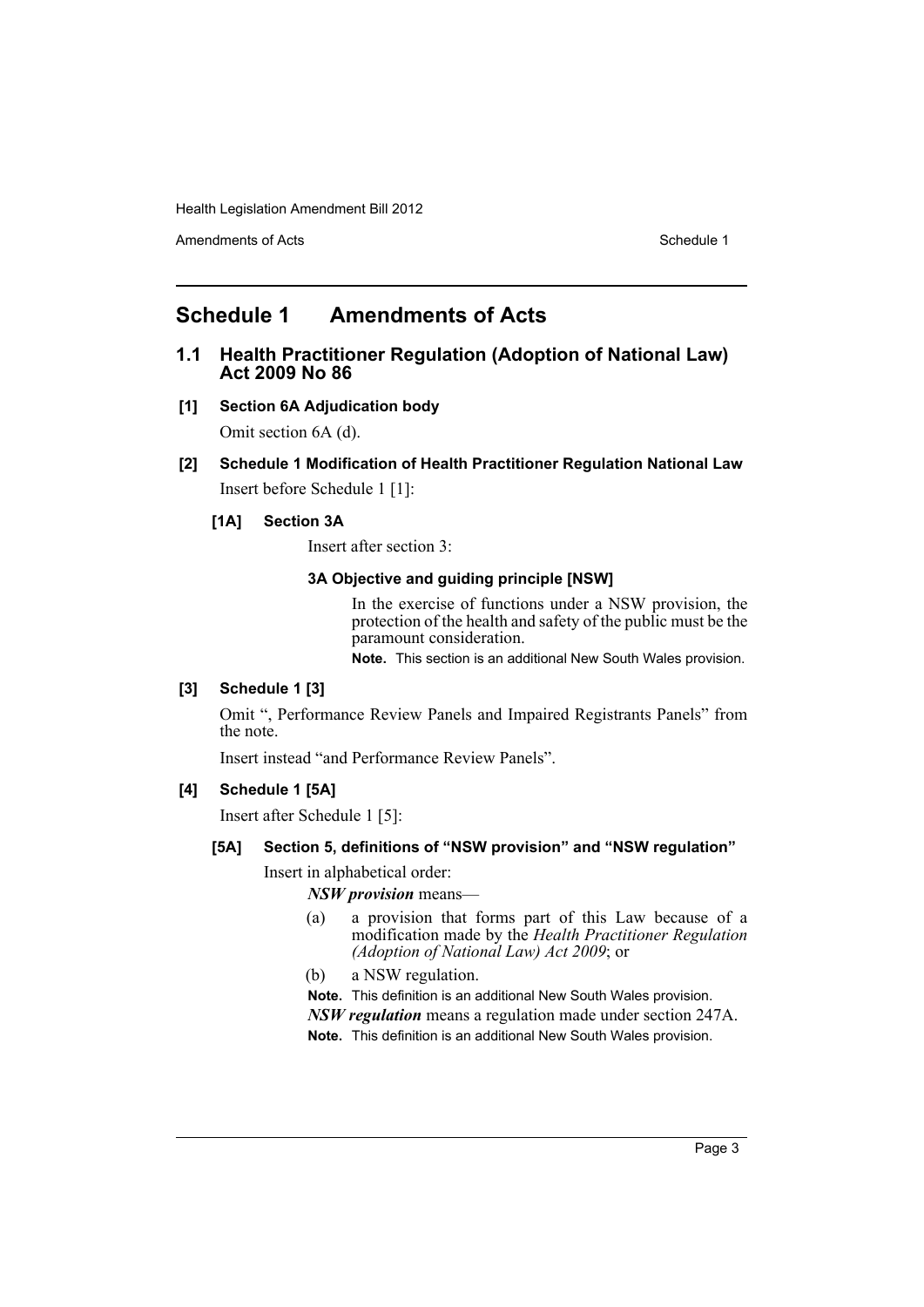Schedule 1 Amendments of Acts

#### **[5] Schedule 1 [13]**

Omit "Department of Health" from the definition of *Director-General* in section 138 (1).

Insert instead "Ministry of Health".

#### **[6] Schedule 1 [13]**

Omit the definitions of *NSW provision* and *NSW regulation* from section 138 (1).

#### **[7] Schedule 1 [14A]**

Insert after Schedule 1 [14]:

#### **[14A] Section 143A**

Insert after section 143:

# **143A Mandatory notifications [NSW]**

A mandatory notification is taken to be a complaint both for the purposes of this Part and for the purposes of the *Health Care Complaints Act 1993* (including sections 96 and 98 of that Act).

**Note.** This section is an additional New South Wales provision.

#### **[8] Schedule 1 [15]**

Insert "(including, but not limited to, psychological counselling)" after "counselling" wherever occurring in sections  $146B(1)$  (c),  $148E(1)$  (d) and (2) (c),  $149\overline{A}$  (1) (c) and (2) (c) and 152I (2) (a).

#### **[9] Schedule 1 [15]**

Omit section 150 (7). Insert instead:

- (7) If a Council delegates any function of the Council under this section to a group of 2 or more persons, at least one of those persons must be a person who—
	- (a) is not a registered health practitioner or student in the health profession for which the Council is established; and
	- (b) has not at any time been registered as a health practitioner or student in that health profession under this Law or a corresponding prior Act.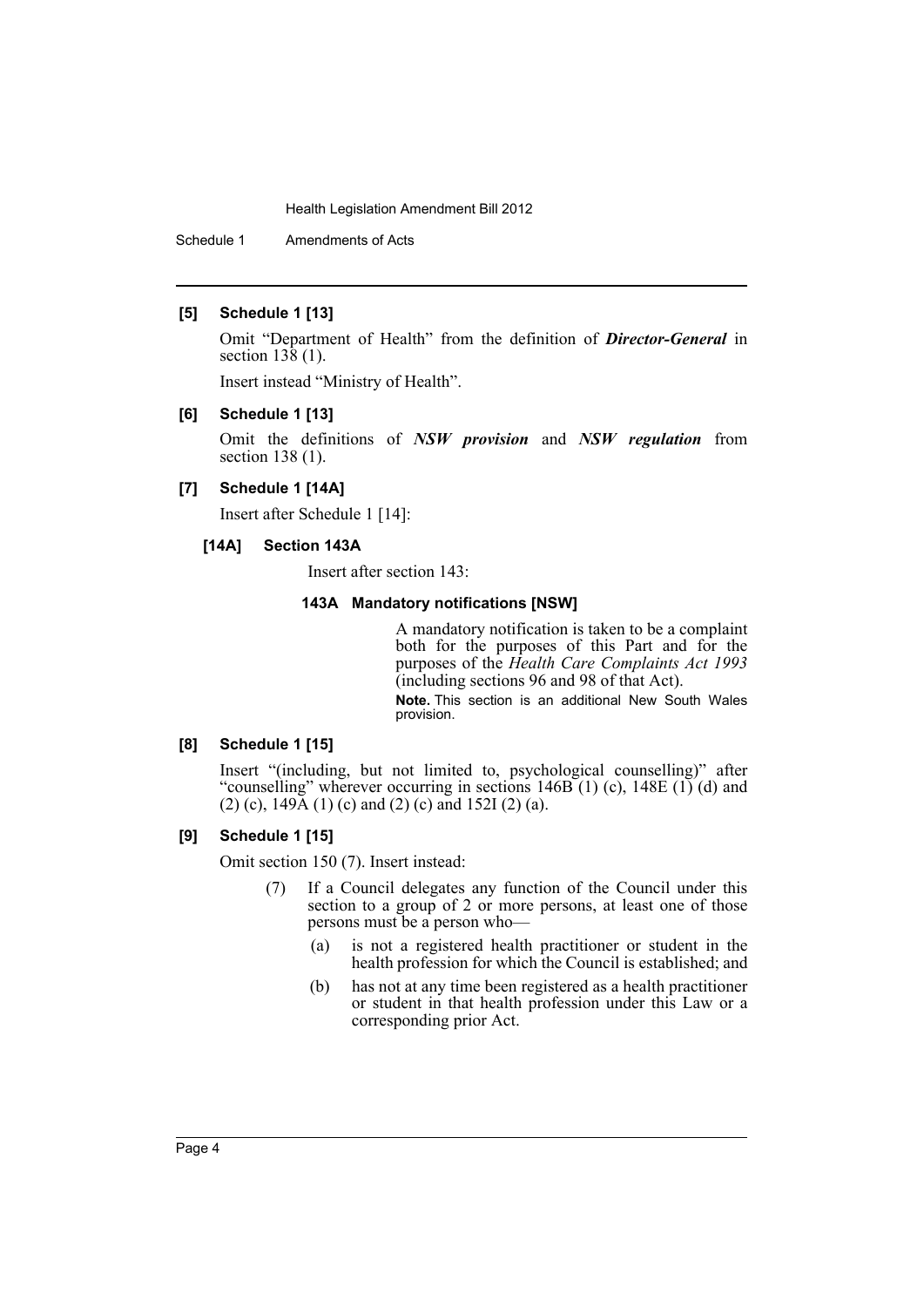Amendments of Acts **Schedule 1** and the set of Acts Schedule 1

# **[10] Schedule 1 [15]**

Insert after section 159 (2):

(3) The appeal is to be dealt with by reconsideration of the matter by the Tribunal and fresh evidence, or evidence in addition to or in substitution for the evidence that was before the Council when it considered the matter, may be given.

# **[11] Schedule 1 [15]**

Omit "Division 13" from section 161. Insert instead "Division 14A".

## **[12] Schedule 1 [15]**

Insert after section 163 (1) (a):

(a1) if the Chairperson of the Tribunal decides, on application by the person the subject of the review or the Commission, that a Council is the appropriate review body, the Council; or

# **[13] Schedule 1 [15]**

Insert after paragraph (b) of the definition of *decision-making entity* in section  $163\overrightarrow{A}(4)$ :

> (b1) a Council, but only in relation to orders made under this Division or under Subdivision 5 of Division 3;

#### **[14] Schedule 1 [15]**

Omit section 163B (3). Insert instead:

- (3) A *reinstatement order* is an order that the person may be registered in accordance with Part 7 if—
	- (a) the person makes an application for registration to the National Board; and
	- (b) the relevant National Board decides to register the person.
- (3A) Any condition imposed on a person's registration by the National Board under Part 7 applies but only to the extent that it is not inconsistent with conditions imposed or altered by the appropriate review body under subsection (4).

# **[15] Schedule 1 [15]**

Omit section 167A (2) (c).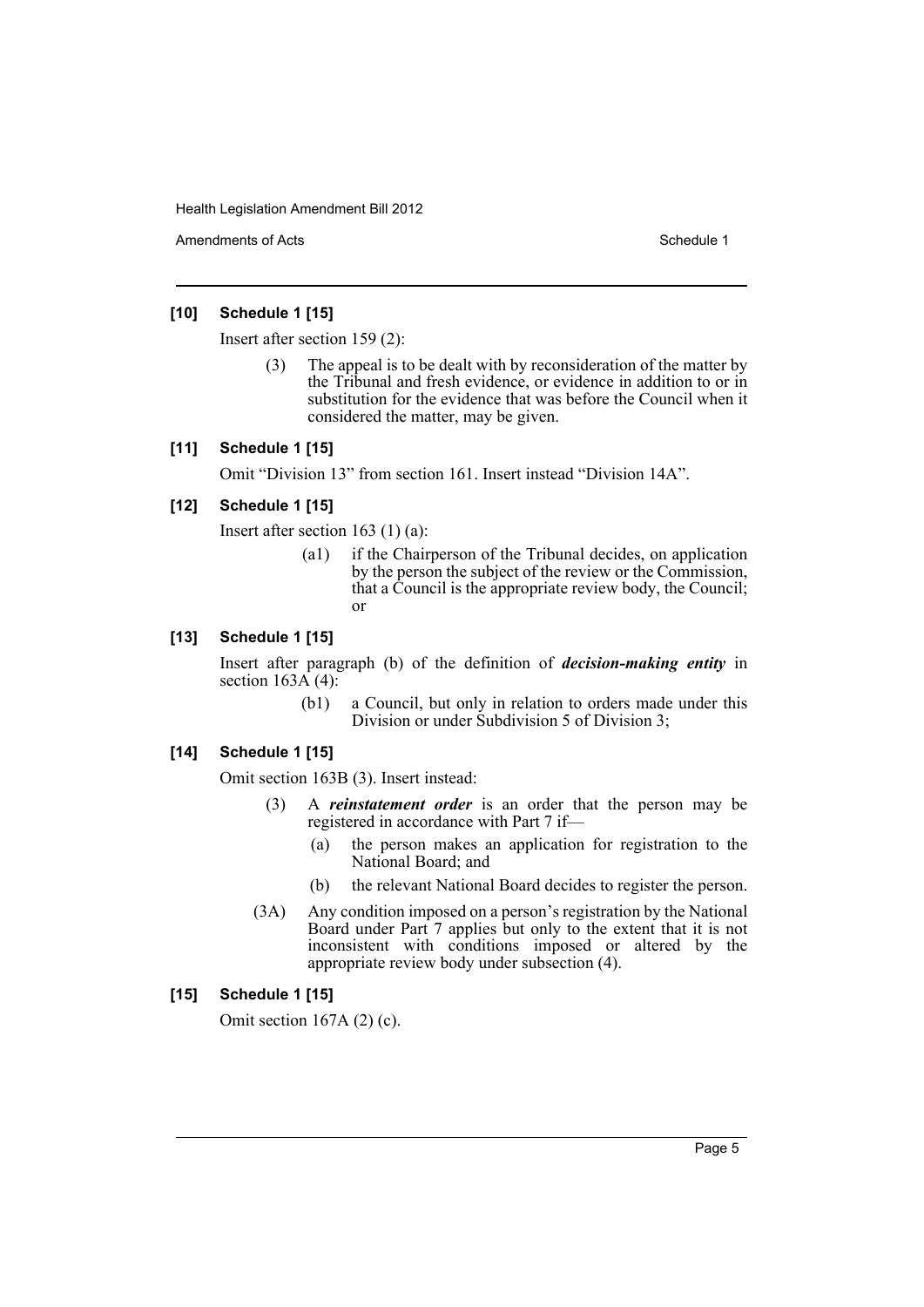Schedule 1 Amendments of Acts

# **[16] Schedule 1 [15]**

Omit section 169B (1) (c). Insert instead:

- (c) one person, appointed from among a panel of persons for the time being nominated by the Minister, who—
	- (i) is not a registered health practitioner or student in the same health profession as the relevant health practitioner the subject of the proceedings before the Committee; and
	- (ii) has not at any time been registered as a health practitioner or student in that health profession under this Law or a corresponding prior Act.

#### **[17] Schedule 1 [15]**

Omit section 171 (4) (c).

# **[18] Schedule 1 [15]**

Omit section 172B (1) (b). Insert instead:

- (b) one person, appointed from among a panel of persons for the time being nominated by the Minister, who—
	- (i) is not a registered health practitioner or student in the same health profession as the relevant health practitioner the subject of the proceedings before the Committee; and
	- (ii) has not at any time been registered as a health practitioner or student in that health profession under this Law or a corresponding prior Act.

# **[19] Schedule 1 [15]**

Omit section 174A (2) (b). Insert instead:

- (b) one is to be a person who—
	- (i) is not a registered health practitioner or student in the same health profession as the health practitioner to whom the proceedings relate; and
	- (ii) has not at any time been registered as a health practitioner or student in that health profession under this Law or a corresponding prior Act.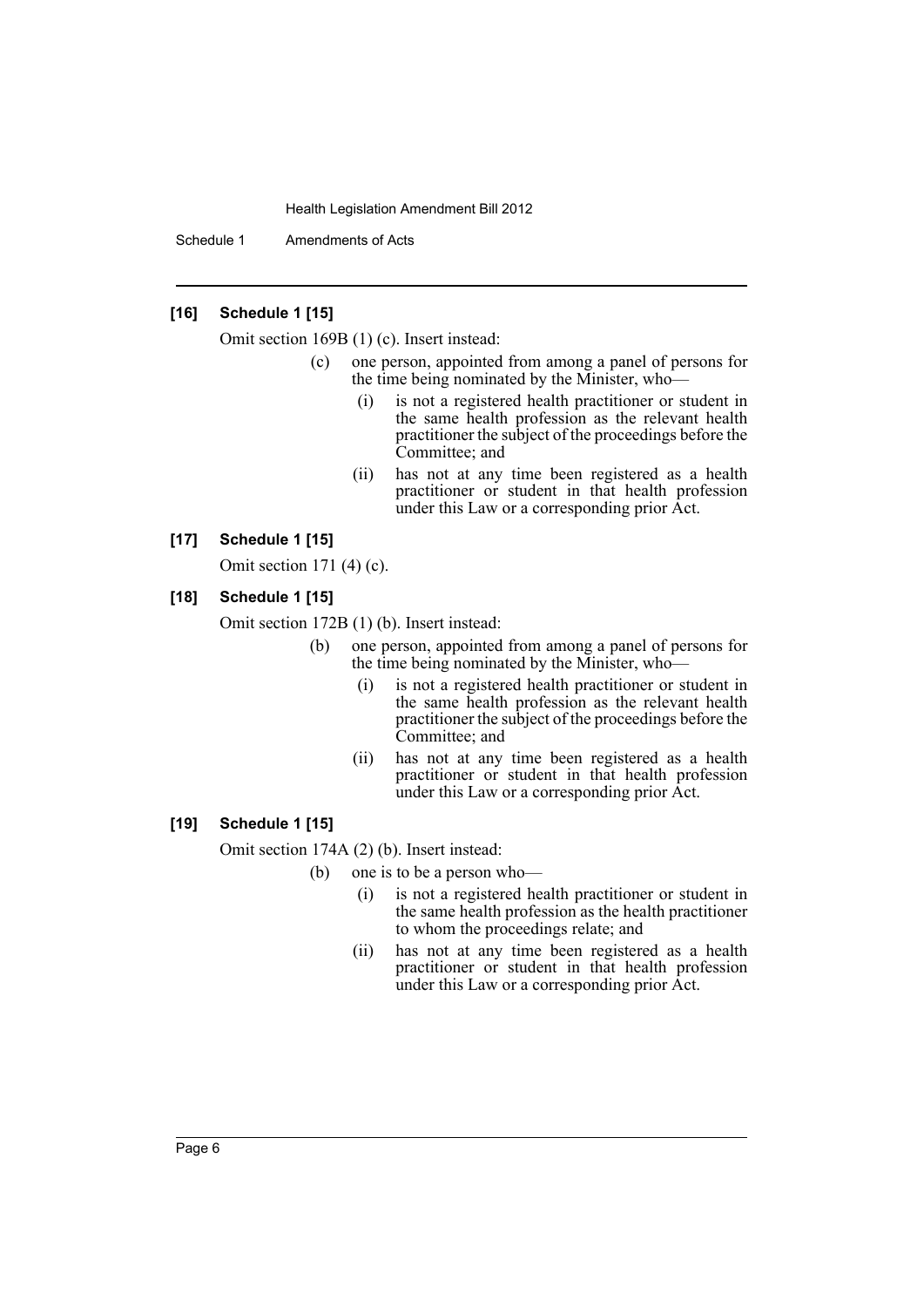Amendments of Acts **Schedule 1** and the set of Acts Schedule 1

#### **[20] Schedule 1 [18]**

Omit "provision." from section 244A (e). Insert instead:

provision;

- (f) on a stated day before 1 July 2010, or during a stated period before 1 July 2010, a stated person was or was not registered as a health practitioner or a student under a repealed Act;
- (g) on a stated day before 1 July 2010, or during a stated period before 1 July 2010, a registration under a repealed Act was or was not subject to a stated condition;
- (h) on a stated day before 1 July 2010, a registration under a repealed Act was suspended or cancelled or otherwise ceased to have effect (whether or not for a specified period).

# **[21] Schedule 1 [18]**

Insert at the end of section 244A:

(2) In this section—

*registration* under a repealed Act includes any other form of authorisation, for example, a practising certificate, endorsement, or the like.

*repealed Act* means an Act that was repealed by the *Health Practitioner Regulation Amendment Act 2010*.

# **[22] Schedule 1 [19]**

Omit "Department of Health" from section 247A (2) (e). Insert instead "Ministry of Health".

# **[23] Schedule 1 [24A]**

Insert after Schedule 1 [24]:

# **[24A] Schedule 5 Investigators**

Omit "(section 163)".

# **[24] Schedule 1 [25]**

Insert at the end of clause 1 (1) of Schedule 5A: the *Health Legislation Amendment Act 2012*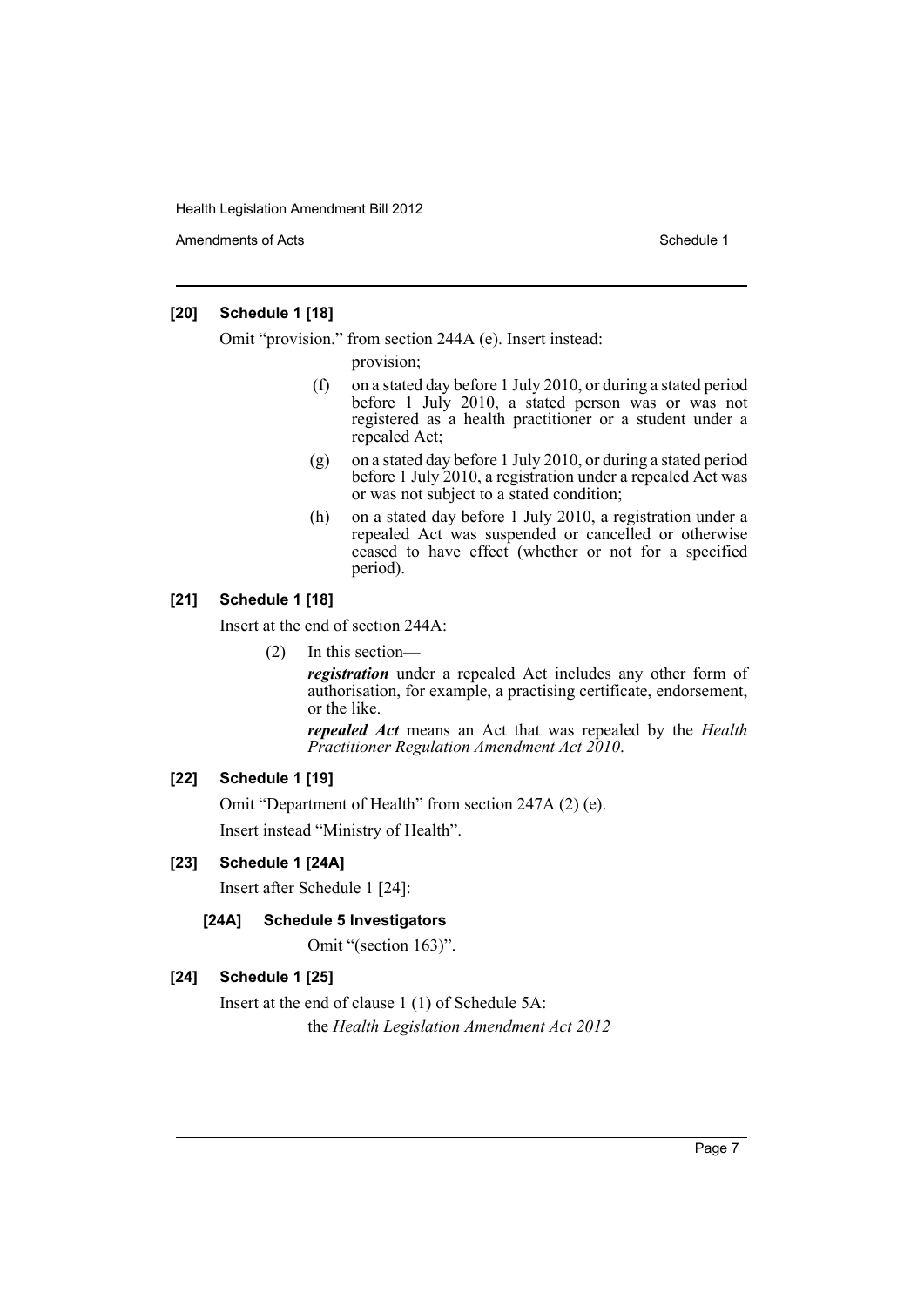Schedule 1 Amendments of Acts

# **[25] Schedule 1 [25]**

Insert after Part 3 of Schedule 5A:

# **Part 4 Provisions consequent on enactment of Health Legislation Amendment Act 2012 [NSW]**

#### **30 Definition [NSW]**

In this Part:

*amending Act* means the *Health Legislation Amendment Act 2012*.

#### **31 Mandatory notifications [NSW]**

Section 143A as inserted by the amending Act does not extend to a notification under Division 2 of Part 8 that was made before the commencement of that section.

#### **32 Suspension or conditions of registration to protect public [NSW]**

Section 150 (7) as substituted by the amending Act does not apply to a delegation made by a Council before that substitution.

#### **33 Membership of Committees [NSW]**

- (1) The substitution of section 169B (1) (c) by the amending Act does not affect any Committee that was established before that substitution.
- (2) The substitution of section 172B (1) (b) by the amending Act does not affect any Committee that was established before that substitution.

# **34 Membership of Performance Review Panels [NSW]**

The substitution of section 174A (2) (b) by the amending Act does not affect any Performance Review Panel that was established before that substitution.

#### **[26] Schedule 1 [25]**

Insert after clause 2 (2) of Schedule 5B:

(2A) The notice referred to in subclause (2) (b) may be given by the assessor or by another person on behalf of the assessor.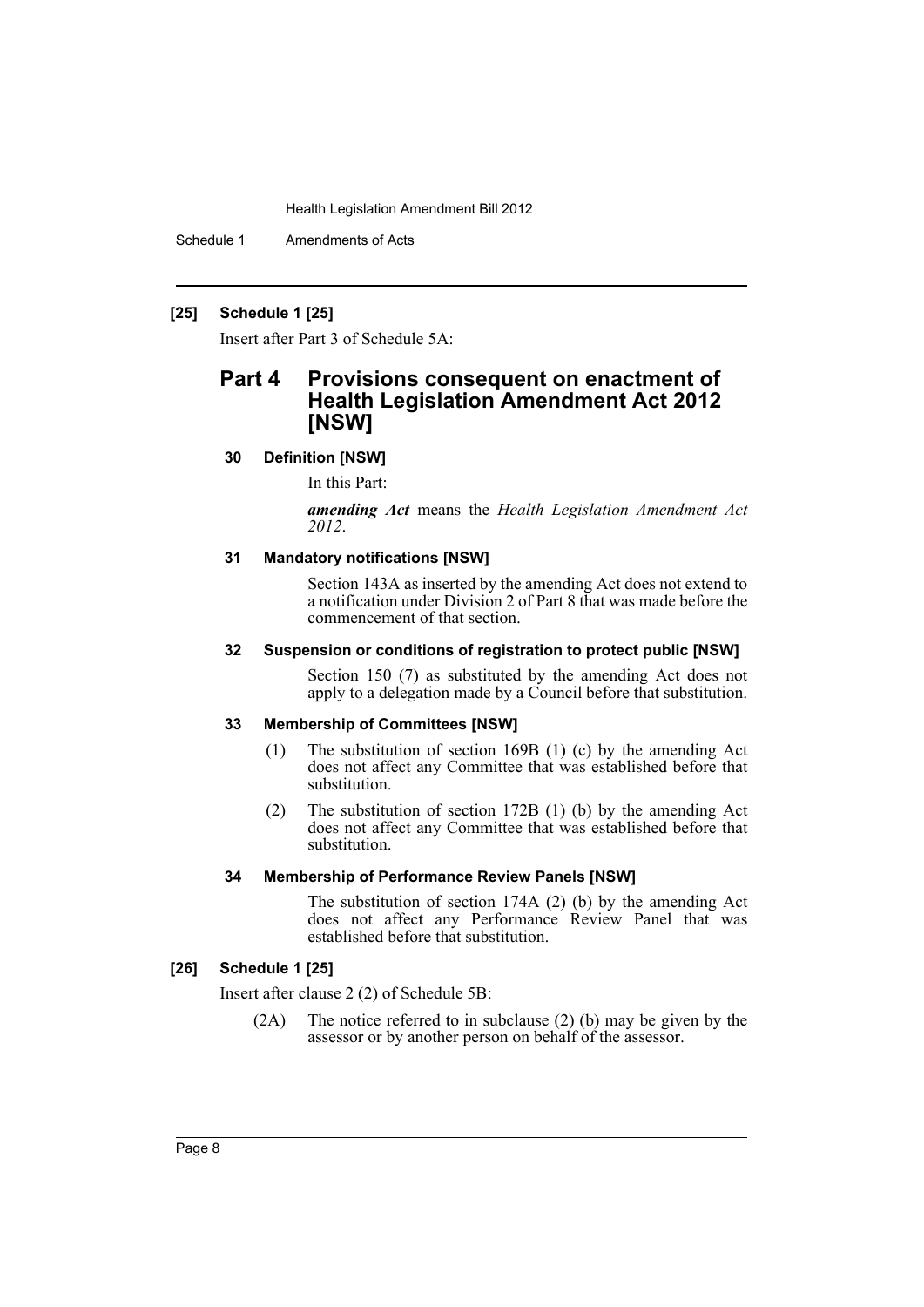Amendments of Acts **Schedule 1** and the set of Acts Schedule 1

#### **[27] Schedule 1 [25]**

Omit "Department of Health" wherever occurring in Schedules 5C and 5D. Insert instead "Ministry of Health".

# **1.2 Health Records and Information Privacy Act 2002 No 71**

# **[1] Section 4 Definitions**

Insert in alphabetical order in section 4 (1):

*genetic information* means health information of a type described in section 6 (d).

*genetic relative* means a person who is related to an individual by blood, for example, a sibling, parent or descendant of the individual.

# **[2] Section 6 Definition of "health information"**

Omit "any sibling, relative or descendant" from section 6 (d).

Insert instead "a genetic relative".

# **[3] Schedule 1 Health Privacy Principles**

Insert after clause 10 (1) (c):

# (c1) **Genetic information**

the information is genetic information and the use of the information for the secondary purpose:

- (i) is reasonably believed by the organisation to be necessary to lessen or prevent a serious threat to the life, health or safety (whether or not the threat is imminent) of a genetic relative of the individual to whom the genetic information relates, and
- (ii) is in accordance with guidelines, if any, issued by the Privacy Commissioner for the purposes of this paragraph, or

# **[4] Schedule 1, clause 11 (1) (c1)**

Insert after clause 11 (1) (c):

# (c1) **Genetic information**

the information is genetic information and the disclosure of the information for the secondary purpose:

(i) is to a genetic relative of the individual to whom the genetic information relates, and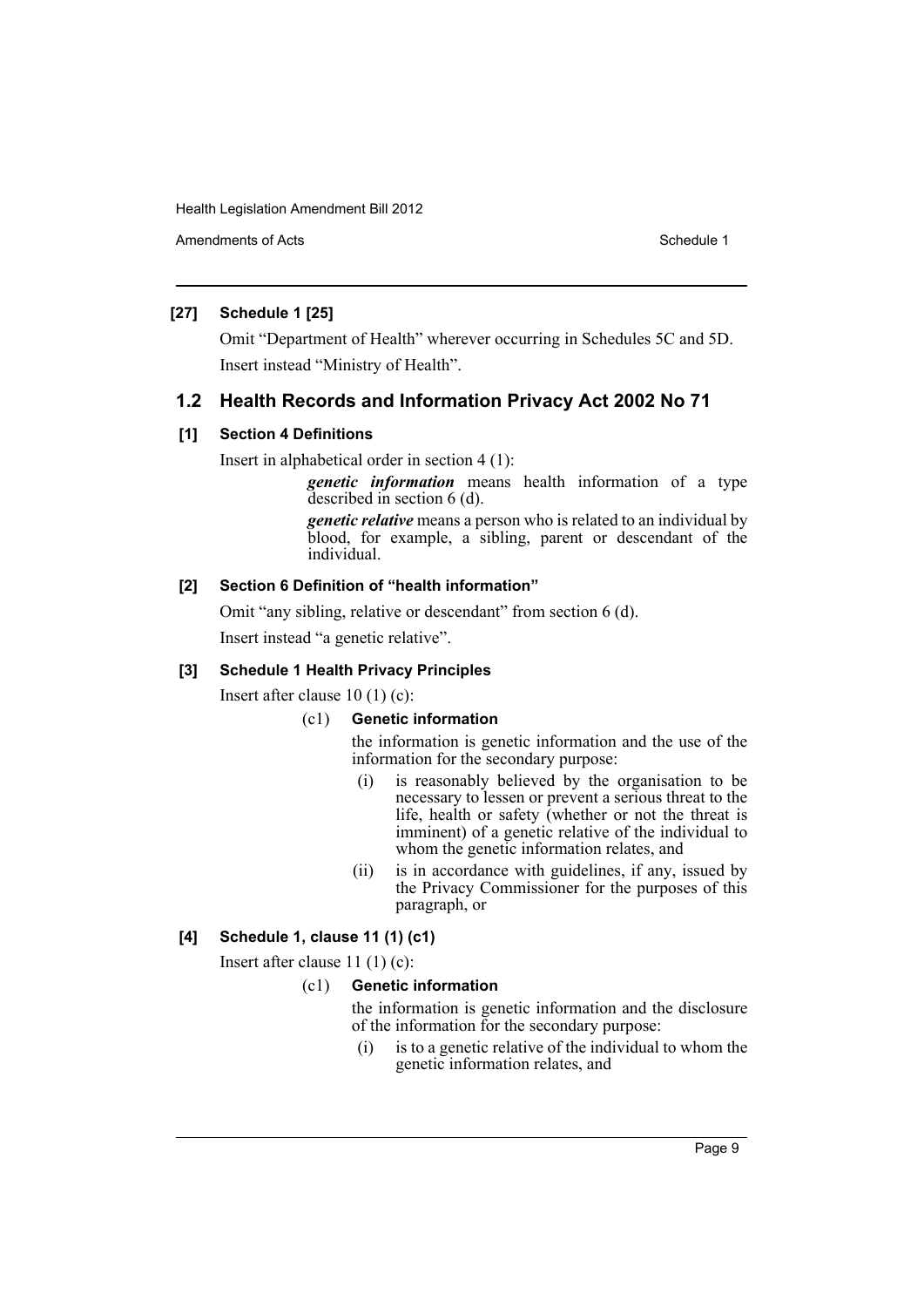Schedule 1 Amendments of Acts

- (ii) is reasonably believed by the organisation to be necessary to lessen or prevent a serious threat to the life, health or safety (whether or not the threat is imminent) of a genetic relative of the individual to whom the genetic information relates, and
- (iii) is in accordance with guidelines, if any, issued by the Privacy Commissioner for the purposes of this paragraph, or

# **1.3 Poisons and Therapeutic Goods Act 1966 No 31**

#### **[1] Section 8 Poisons List**

Insert ", podiatrist authorised to prescribe the substance under section 17C" after "section 17B" in section  $8(2)$ .

#### **[2] Section 10 Prohibition on supply of certain substances otherwise than by wholesale**

Insert after section 10 (2) (a3):

(a4) by a podiatrist, who is authorised under section 17C to supply the substance, in the lawful practice of his or her profession as such, or

#### **[3] Section 10 (4) (a4)**

Insert after section 10 (4) (a3):

(a4) by a podiatrist, who is authorised under section 17C to supply the substance, in the lawful practice of his or her profession as such, or

#### **[4] Sections 10 (4) (b), 16 (1) (b) and (d1), (2), (3) (a) (i) and (5), 17 (1) (j1), 18A (1) (b) and 34 (4)**

Insert ", podiatrist" after "optometrist" wherever occurring.

#### **[5] Section 11 Restriction on wholesale supply of certain substances**

Insert after section 11 (2) (a3):

(a4) a podiatrist authorised under section 17C to supply or use, or have possession of, the substance concerned, or

#### **[6] Section 12 Obtaining substances by false representation**

Insert after section 12 (2) (a3):

(a4) a podiatrist authorised under section 17C to supply or use, or have possession of, the substance concerned, or